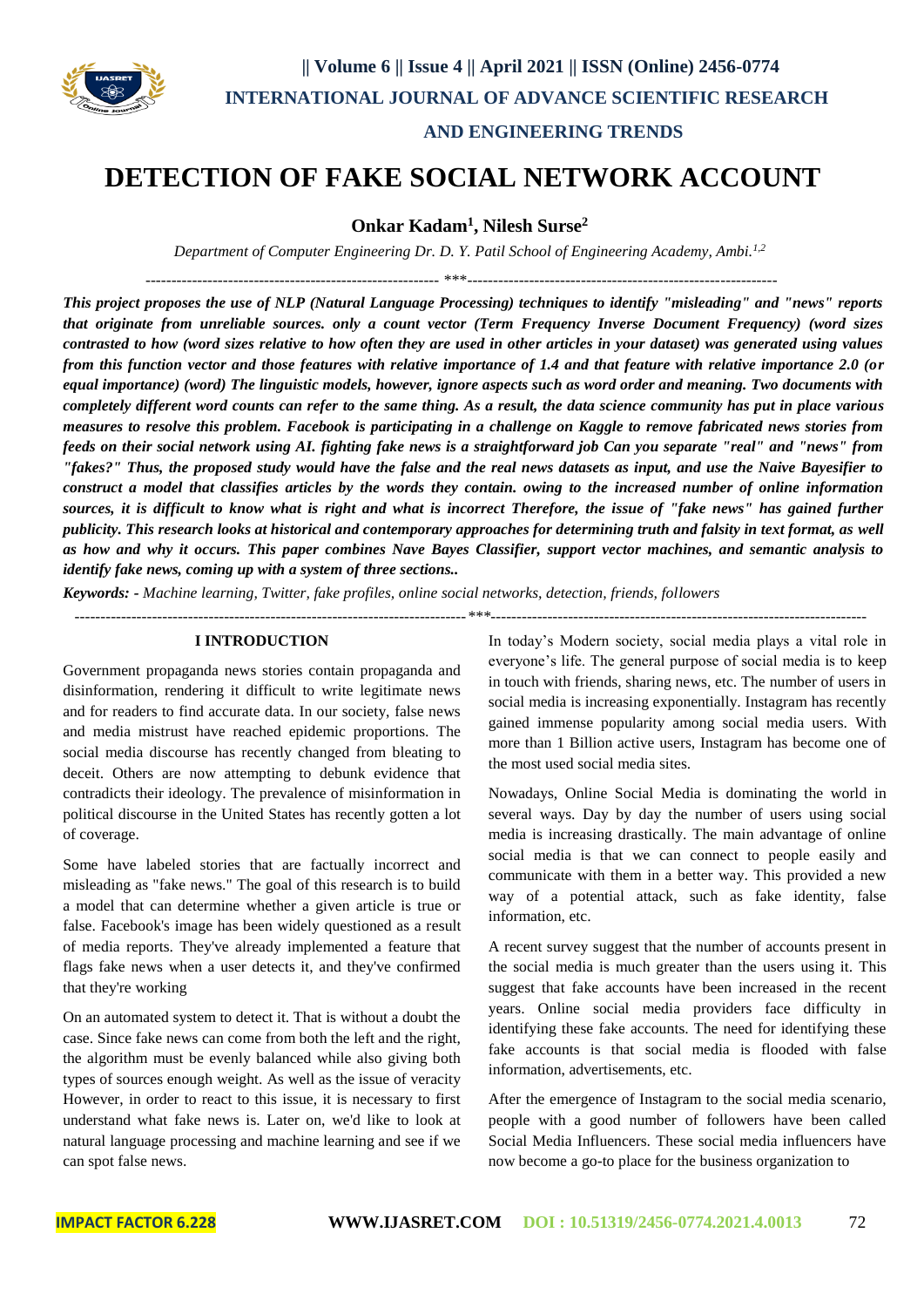

# **|| Volume 6 || Issue 4 || April 2021 || ISSN (Online) 2456-0774 INTERNATIONAL JOURNAL OF ADVANCE SCIENTIFIC RESEARCH AND ENGINEERING TRENDS**

advertise their products and services. The widespread use of social media has become both a boon and a bane for the society. Using Social media for online fraud, spreading False information is increasing at a rapid pace.

Traditional methods cannot distinguish between real and fake accounts efficiently. Improvement in fake account creation made the previous works outdated. The new models created used different approaches such as automatic posts or comments, spreading false information or spam with advertisements to identify fake accounts.

Fake accounts are the major source of false information on social media. Business organizations that invest huge Sum of money on social media influencers must know whether the following gained by that account is organic or not. So, there is a widespread need for a fake account detection tool, which can accurately say whether the account is fake or not.

Due to the increase in the creation of the fake accounts different algorithms with different attributes are use. Previously use algorithms like naive bayes, support vector machine, random forest has become inefficient in finding the fake accounts.

In this paper, we use classification algorithms in machine learning to detect fake accounts. The process of finding a fake account mainly depends on factors such as engagement rate and artificial activity. We came up with an innovative method to identify fake accounts.

We used gradient boosting algorithm with decision tree containing three attributes. Those attributes are spam commenting, artificial activity and engagement rate. We combined Machine learning and Data Science to accurately predict fake accounts.

## **II LITERATURE SURVEY**

### **STUDY OF RESEARCH PAPER**

**Paper Name: Detection of Fake and Clone accounts in Twitter using Classification and Distance Measure Algorithms.**

### **Author:** Sowmya P and Madhumita Chatterjee.

**Abstract:** As companies align themselves with individuals and markets, they are referred to as B2B2B2C (OSN). In general, as OSN increases, privacy and data protection levels grow. People who used fake and phished social networking sites were put at risk. reproducing the user identity is a major risk, as it leads to an exact duplication of the current details, and each account threatens that. They can attempt different types of attacks, including phishing, stalking, and mass-mailing. actions that are carried out on social media are the work of a fake identity This paper presents a novel method for identifying fraudulent and counterfeit accounts on Twitter.*The first search method*  *employs a Similarity Comparison algorithm, while the second employs a decision tree.*

*Two different forms of knowledge: attribute and network relationship similarity can be used to build a C5.5 decision tree They are compared, to see which one is more powerful.*

*Paper Name: Machine Learning Implementation for Identifying Fake Accounts in Social Network.*

### *Author: Rohit Ratur.*

*Abstract: the role of social media in large-scale data dissemination and production of data cannot be understated The volumes of social data will overwhelm even Google's data centers by 2025. Fake accounts are the at an exponential rate, and, and this paper offers a blueprint for locating them on Facebook. In this study, we will use machine learning to predict more precisely the classification of false accounts by determining the strength of their wall posts and post activities. We will use Facebook and Twitter for this purpose, which involves both the use of data protection and authenticity and accessibility.* 

*Cyberspace is the equivalent of social media "tweets" and "tagging's," which serves to identify and remove fake and harmful content. we use Twitter as our key data source, and sentiment analysis is used to determine how to process the data.*

### *Paper Name: Profile characteristics of fake Twitter accounts.*

*Author: Supraja Gurajala, Joshua S White,Brian Hudson, Brian R Voter and Jeanna N Matthews.*

*Abstract: Both the size of a the company or the individual's audience in social networks have a great deal to do with their overall popularity and their social standing. If the number of false accounts on these social media increases, it becomes more difficult to judge the* audience's popularity. More than 62 million accounts have been verified, and a method for automating the identification of robots has been invented.

A fair number of fraudulent accounts have been discovered (well over 1 percent of total users). The difference between these fraudulent profiles and the real profiles is brought to light when the time and URL is scrutinized. The follower data provided a more reliable estimate of the two groups of users.

Fake users had a median number of 30:1, which was in line with previous data, while average users had a ratio of 15:1, which means that indicates that the majority of users were friends. two-year results for ground-based reality users show that the number of friends increased while the number of followers decreased If based on our results, a list-based approach can be used to identify a profile, a short list of active users is a viable.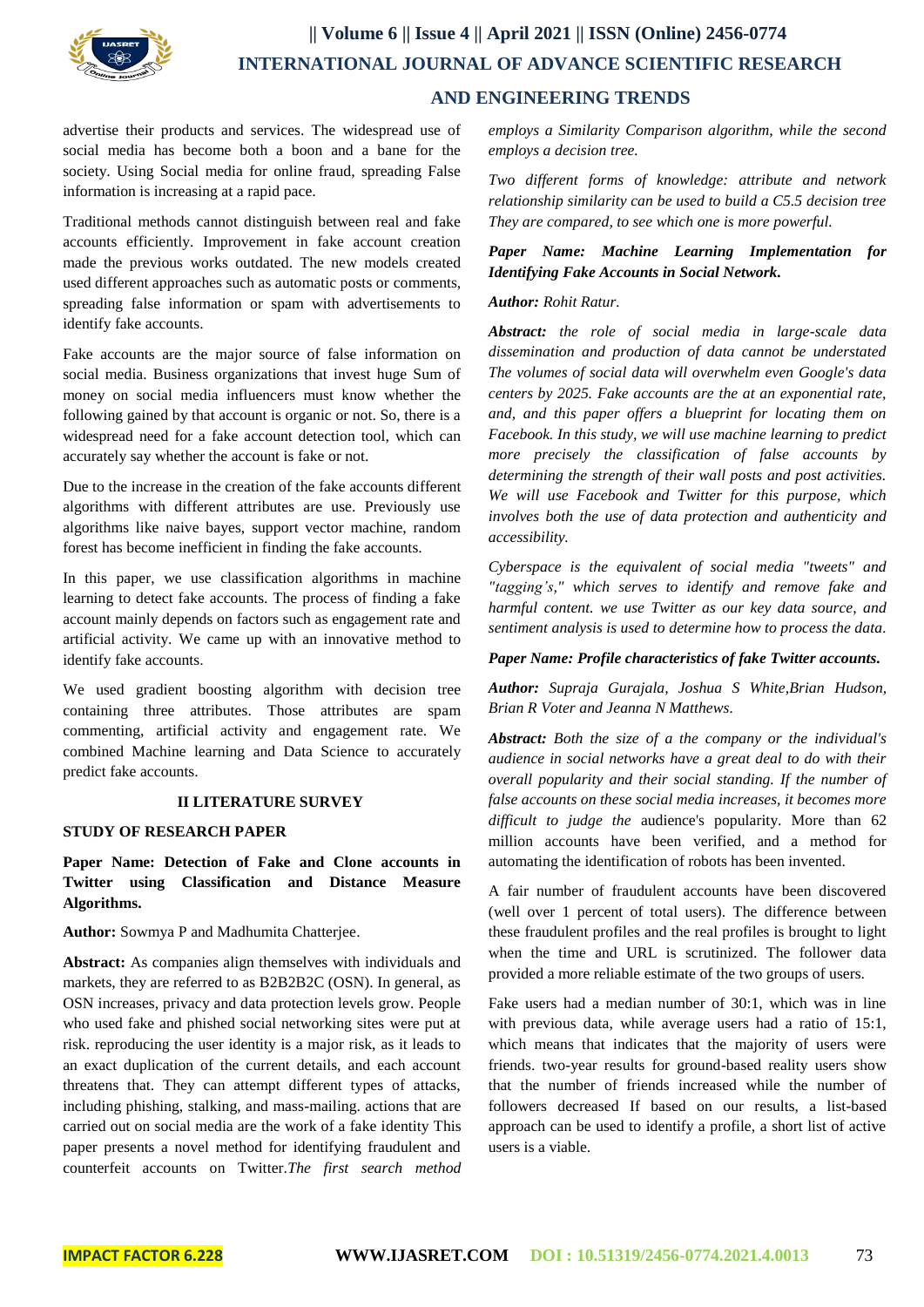

# **|| Volume 6 || Issue 4 || April 2021 || ISSN (Online) 2456-0774 INTERNATIONAL JOURNAL OF ADVANCE SCIENTIFIC RESEARCH**

## **AND ENGINEERING TRENDS**

**Paper Name: Detection of Fake Twitter Accounts with Machine Learning Algorithms.**

**Author:** İlhan AYDIN, Mehmet SEVİ, Mehmet Umut SALUR.

**Abstract :** The many lives of individuals now hang in the balance as a result of social media. Much has already been accomplished in these three fields, including contact, advertising, news, and agenda advancement Misinformation is sometimes used on Twitter, particularly by some malicious accounts.

Social networking is one of the most critical subjects in the business world today. For that reason, it is critical to pinpoint a malicious account. Machine learning methods were applied in this study to try to identify accounts that could be manipulated to look like the real ones The data has been analyzed for this particular purposes, and learning algorithms have been used to identify and delete fake accounts.

Described by means of a decision tree, logistic regression, and a machine learning algorithm When these approaches are compared, the logistic regression outperforms them.

## **Paper Name: Malicious Account Detection on Twitter Based on Tweet Account Features using Machine Learning.**

**Author:** Farhan Nurdiatama Pakaya, MuhammadOkky Ibrohim,Indra Budi.

**Abstract:** Twitter faces serious obstacles as a social network as a result of its widespread use. As a consequence, a considerable number of people engaged in online cybercrime. Malicious Internet accounts are present. Spambots and fake followers are examples of fraudulent accounts that might pull down the social networking platform for others.

Spamming bots can be used to send offensive messages to the general public, and the number of followers can be manipulated to give the impression of trust or authority.

Researchers have conducted a number of studies in order to develop a system for detecting malicious accounts that is largely based on graph and profile analysis features.

Malicious and legitimate Twitter accounts can also use Twitter in various ways. Only account information from tweets was used to construct a classification model in this experiment. To separate legitimate accounts from bot accounts, we use additional classifications. Using tfidf features and the XGBoost algorithm, 100 percent accurate malicious or legitimate account detection was achieved, with 95.2 percent on all three types of accounts.



## SYSTEM ARCHITECTURE:



Figure 1: Architecture Diagram

## **Data Flow Diagrams:**

In Data Flow Diagram, we Show that flow of data in our system in DFD0 we show that base DFD in which rectangle present input as well as output and circle show our system, In DFD1 we show actual input and actual output of system input of our system is text or image and output is rumor detected like wise in DFD 2 we present operation of user as well as admin.



Figure 2: Data Flow Diagram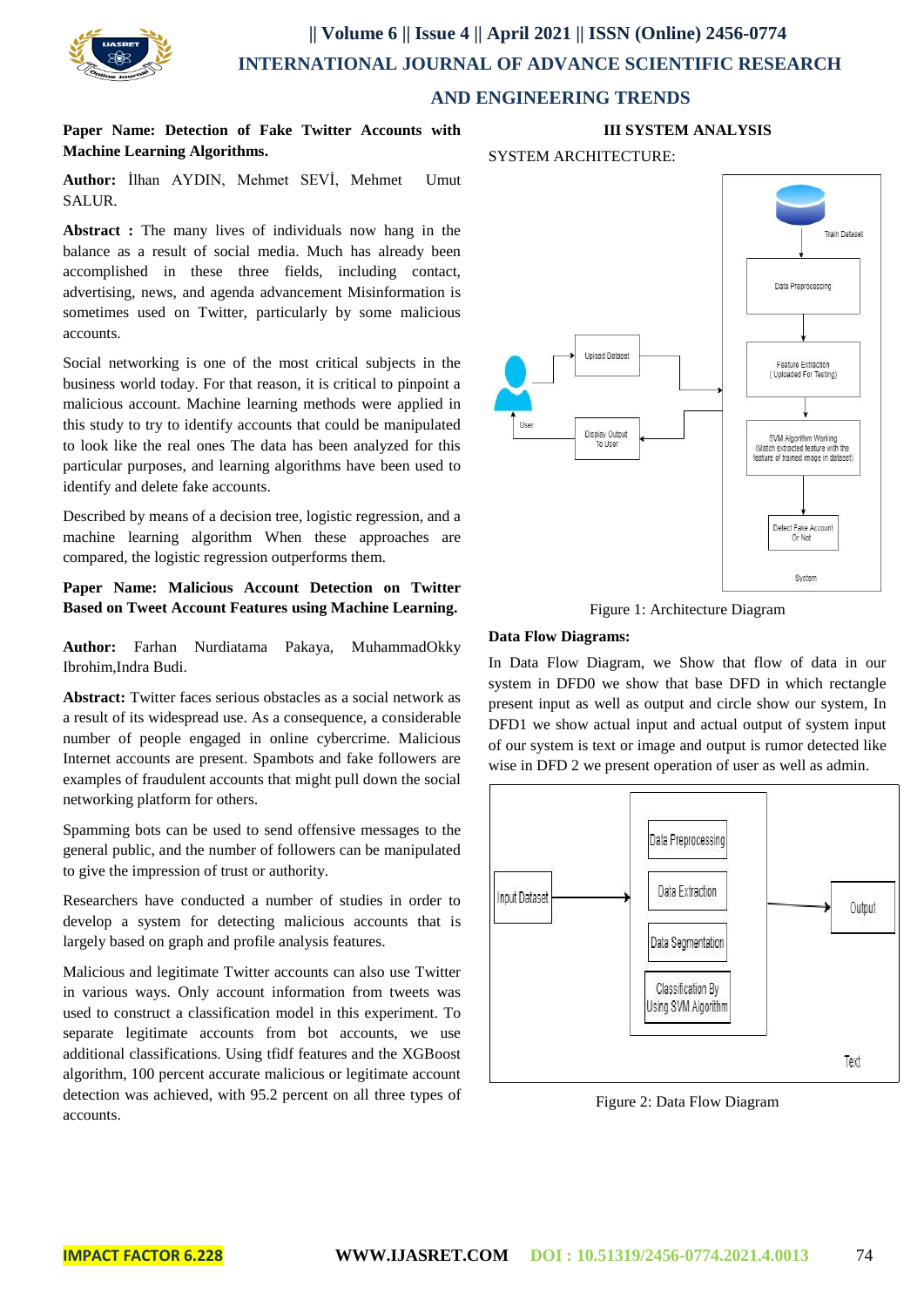

# **|| Volume 6 || Issue 4 || April 2021 || ISSN (Online) 2456-0774 INTERNATIONAL JOURNAL OF ADVANCE SCIENTIFIC RESEARCH AND ENGINEERING TRENDS**

#### **Entity Relationship Diagram:**

ER model stands for the Entity Relationship diagram in our project Dataset, Preprocessing, Train Machine, Machine Learning Algorithm, Build Module and Classification are the entities. Train data and test data are the attributes of Dataset.

Feature extraction, stop word removal and steaming are attributes of the preprocessing.



Unified Modelling Language is a standard language for writing software blueprints. The UML may be used to visualize, specify, construct and document the artifacts of a software intensive system. UML is process independent, although optimally it should be used in process that is use case driven, architecture-centric, iterative and incremental. The Number of UML Diagram is available

## **Use Case Diagram:**

Use case diagram is used to show which operations are performed by the user and which operation are performed by the system.



### **Sequence Diagram:**

In sequence diagram step by step sequence of steps is shown. In above diagram first preprocess all train data and test data. Then by applying the train data Train the machine and build the module and at the last apply machine learning algorithm on it. For testing purpose apply the test data on module and see the classification either fake or real.

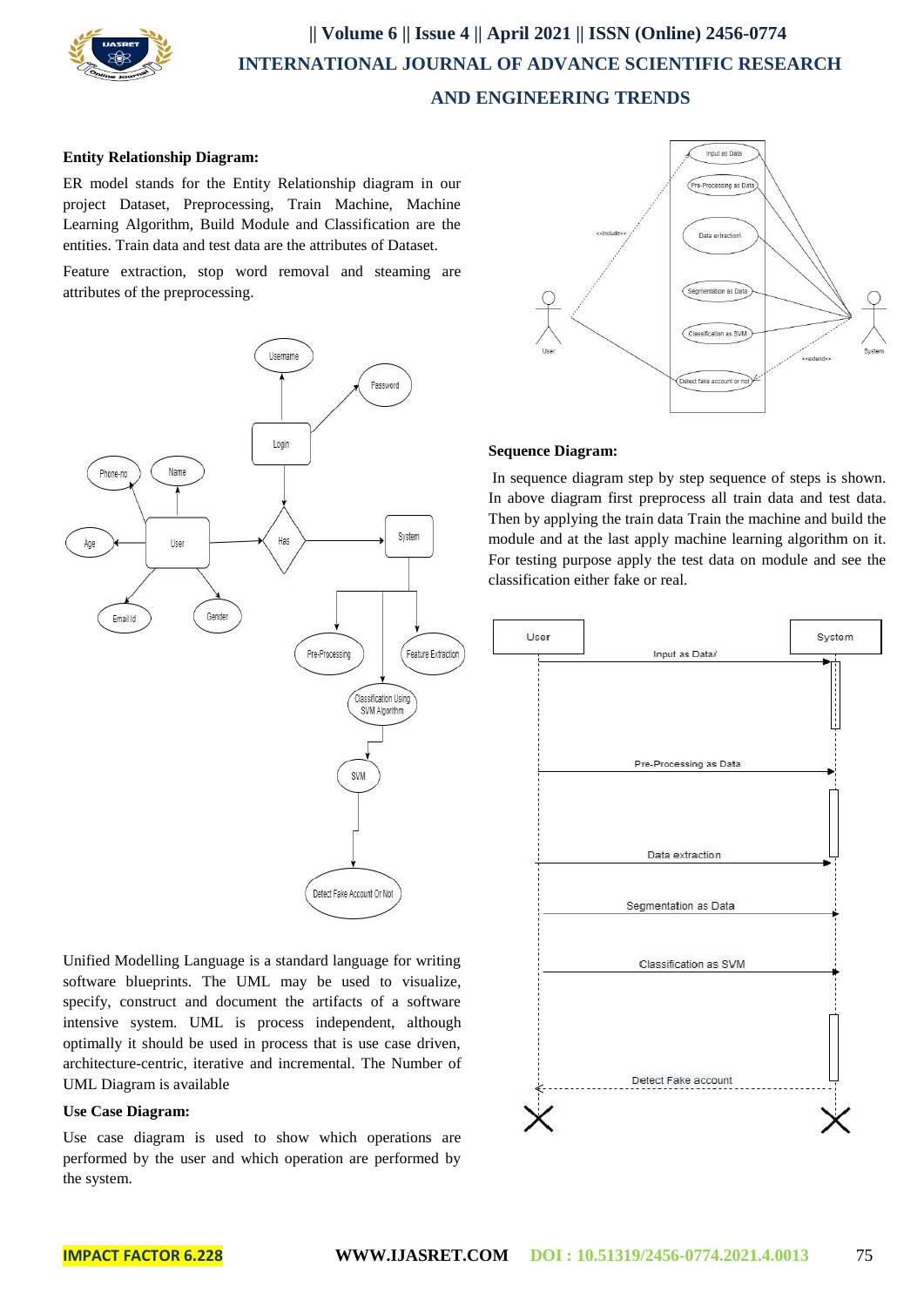

# **|| Volume 6 || Issue 4 || April 2021 || ISSN (Online) 2456-0774 INTERNATIONAL JOURNAL OF ADVANCE SCIENTIFIC RESEARCH AND ENGINEERING TRENDS**

**Activity Diagram:** Activity Diagram shows the active flow of the system. In above diagram the flow of our project is shown actually how the data flow.



**Class Diagram:** 



## **IV CONCLUSION**

 This paper details how to spot fake news on wellknown Twitter sources. Additionally, crowdsourced "usergenerated "content is more conveniently and inexpensively differentiating between true and false news on Twitter.

 In my opinion, social media participants may well find benefits from such a system in growing and endorsing their own reputation. These findings will assist in distinguishing whether social media narratives conform to traditional stories. There is an increase in the number of people who turn to social media for news rather than more conventional outlets.

 Conversely, however, social media has been used to propagate fake news and has had a direct impact on both the individual people and the general public. we carried out an indepth study on the subject of fake news by analyzing literature on both identification and detection. We introduced the fake news definitions and values in both traditional and social media.

### **REFERENCES**

1.Vinod Bharat et al. "Study of Detection of Various types of Cancers by using Deep Learning: A Survey", International Journal of Advanced Trends in Computer Science and Engineering, 2019, Volume 8 Issue 4,pp 1228-1233

2.Vinod Bharat et al. "A review paper on data mining techniques", International Journal of Engineering Science and Computing (IJESC), 2016, Volume 6 Issue 5, pp 6268-6271.

3.M. Granik and V. Mesyura, "Fake news detection using naive Bayes classifier," 2017 IEEE First Ukraine Conference on